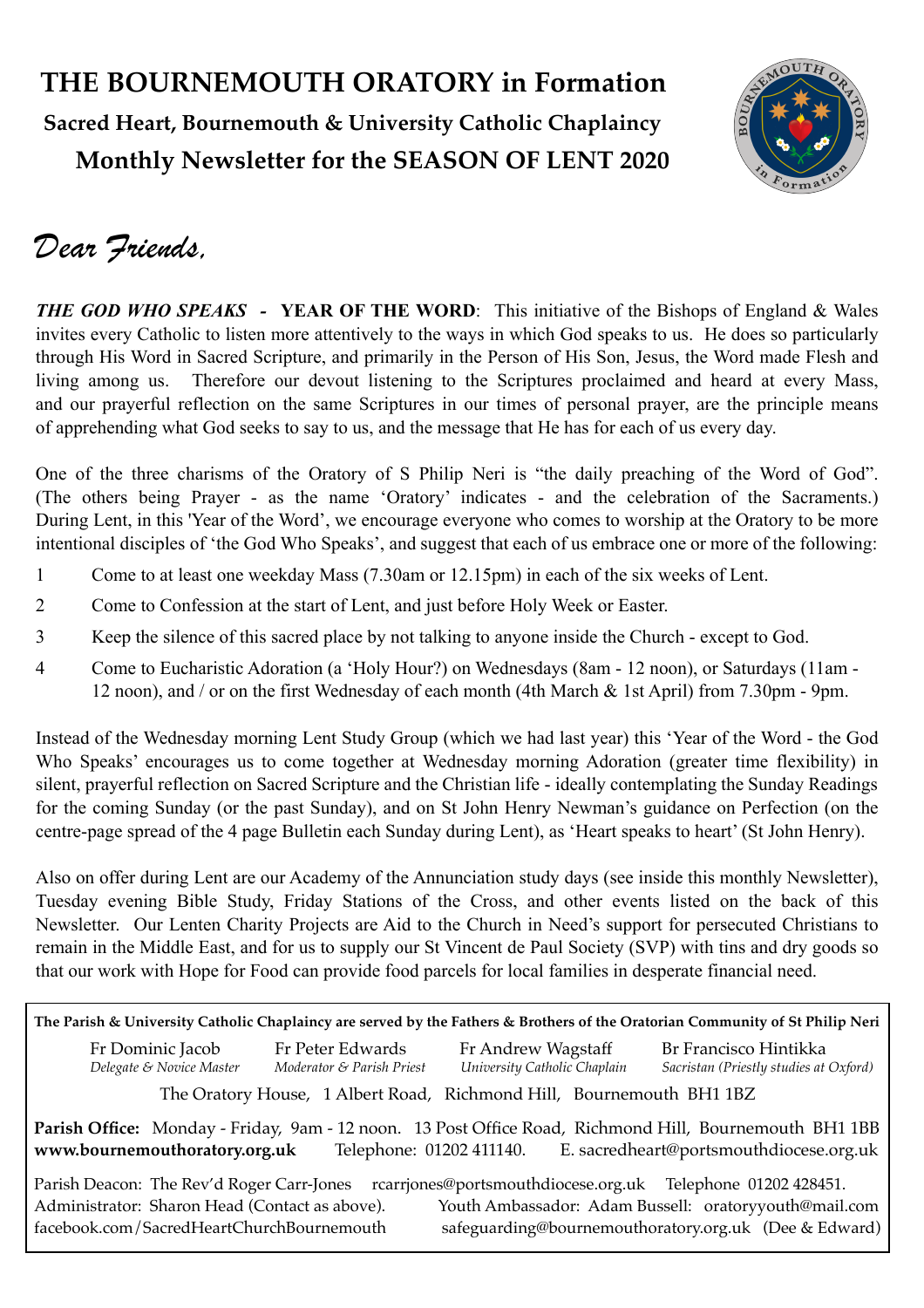### **MASS INTENTIONS for MARCH 2020 in the BOURNEMOUTH ORATORY**

| <b>Sunday 1st March</b><br>Sat 5pm Family<br>8am Mary McCabe, RIP<br>10.30 Fr David Hutton,<br>Cong. Orat, RIP (3rd<br>Anniversary)<br>4pm Pro Populo | <b>Sunday 8th March</b><br>Sat 5pm Bang-As Family<br>8am Pro Populo<br>10.30 John William<br>Abberley, RIP<br>4pm Julie Williams,<br>Wellbeing | <b>Sunday 15th March</b><br>Sat 5pm For all Priests<br>8am Violet Gardner, RIP<br>10.30 Family of<br>Swierkot, Stekla,<br>Procner, RIP<br>4pm Pro Populo | <b>Sunday 22nd March</b><br>Sat 5pm Ronnie & Liza<br>Joco Family<br>8am Pro Populo<br><b>10.30 Ann Cowan.</b><br>Thanksgiving<br>4pm Bob Malin, RIP | Sunday 29th March<br>Sat 5pm Janlui Aquino<br>Alarcon, RIP<br><b>8am</b> Richard Mann<br>10.30 Pro Populo<br>4pm For all Priests                            |
|-------------------------------------------------------------------------------------------------------------------------------------------------------|------------------------------------------------------------------------------------------------------------------------------------------------|----------------------------------------------------------------------------------------------------------------------------------------------------------|-----------------------------------------------------------------------------------------------------------------------------------------------------|-------------------------------------------------------------------------------------------------------------------------------------------------------------|
| <b>Monday 2nd</b><br>7.30 Oratory Vocations<br>12.15 Prendegast Family,<br><b>RIP</b>                                                                 | <b>Monday 9th</b><br>7.30 Diane Fisher, RIP<br>12.15 Oratory<br>Benefactors & Friends                                                          | Monday 16th<br>7.30 Purgatory Souls<br>12.15 Peter Hilton, RIP                                                                                           | Monday 23rd<br>7.30 Oratory Vocations<br>12.15 Holy Souls                                                                                           | <b>Monday 30th</b><br>7.30 Oratory Vocations<br>12.15 Gillian Bussell,<br>Birthday                                                                          |
| <b>Tuesday 3rd</b><br>12.15 Thomas Howarth,<br><b>RIP</b>                                                                                             | <b>Tuesday 10th</b><br>12.15 For all Priests                                                                                                   | Tuesday 17th<br>12.15 For all Priests                                                                                                                    | <b>Tuesday 24th</b><br>12.15 Bang-As Family,<br>Wellbeina                                                                                           | <b>Tuesday 31st</b><br>12.15 Patrick Matthews,<br><b>RIP</b>                                                                                                |
| <b>Wednesday 4th</b><br>7.30 Oratory Benefactors<br>& Friends<br>12.15 Miriam Kruzewski.<br><b>RIP</b>                                                | <b>Wednesday 11th</b><br>7.30 Holy Souls<br>12.15 Paola Martini                                                                                | Wednesday 18th<br><b>7.30 Sue Sims.</b><br><b>Birthday</b><br>12.15 Thanksgiving to<br>St Joseph<br>* 7pm Oratory Vocations                              | <b>Wednesday 25th</b><br>7:30 For all Priests<br><b>12.15 Maria Marciante,</b><br><b>RIP</b>                                                        | <b>Wednesday 1st April</b><br>7.30 Edgar & Nora<br>Ashton-Kinder, RIP<br>12.15 John Bishop,<br>Wellbeing                                                    |
| Thursday 5th<br>12.15 Wellbeing                                                                                                                       | Thursday 12th<br>12.15 Jane Olwen<br>Hughes, RIP                                                                                               | Thursday 19th<br>12:15 Thanksgiving                                                                                                                      | Thursday 26th<br>12.15 Noreen Dornan                                                                                                                | <b>Thursday 2nd</b><br>12.15 Fr Leo Jordan, RIP                                                                                                             |
| <b>Friday 6th</b><br>7.30 Bang-As Family<br>12.15 Penny Kruzewski,<br><b>RIP</b><br>* 6pm Damian Buckley,<br><b>RIP</b>                               | Friday 13th<br>7.30 Oratory Vocations<br>12.15 Bang-As Family,<br>Wellbeing                                                                    | Friday 20th<br>7.30 Oratory<br>Benefactors & Friends<br>12.15 Susan Cowan,<br>Thanksgiving                                                               | Friday 27th<br>7.30 Oratory Benefactors<br>& Friends<br>12.15 Thanksgiving                                                                          | <b>Friday 3rd</b><br>7.30 Oratory Benefactors<br>& Friends<br>12.15 Neil & Anne Murray,<br>Wellbeing<br>* 6pm Purgatory Souls of<br>family Ossowski, Jakusz |
| Saturday 7th<br>12.15 Ella Wilson, RIP                                                                                                                | Saturday 14th<br>12.15 Robert Poth                                                                                                             | Saturday 21st<br>12.15 Anna Colletti, RIP                                                                                                                | Saturday 28th<br>12.15 Holy Souls                                                                                                                   | Saturday 4th<br>12.15 Charles Beeton, RIP                                                                                                                   |

**\*** Extraordinary Form Mass: 6pm on 1st Friday of each month & Eve of Holy Day; also on Wednesday 18th March at 7pm, St Joseph

**WE PRAY FOR OUR SICK & HOUSEBOUND PARISHIONERS:** Francis Addington, Margaret Bowery, Joan Brown, Sylvia Burton, Ruth Balaam, Brian Coburn, Liliana Couch, Justina Dawson, Patrick Doyle, Bernard Farrell, Joseph (Joe) Farrugia, Catherine Harbour, Kevin Harris, Bronislawa Konstantin, Tony Long, Francis McCausland, Mary Moret, Ann Murray, Arlene Nicol, Bernard Partridge, Robert Poth, Gladys Richardson, Sheila Shelley, Matthew Sims, Alf Skee, Rose Smith, Attracta Spears, Michael Sullivan, Marie Thomas, Hilary Timson, Simon Walters, Kathleen Wood and Alan Wright.

#### **OF YOUR CHARITY PRAY FOR THE REPOSE OF THE SOULS OF THOSE WHO HAVE DIED RECENTLY**  especially **Mrs Laurence Obagi, Dr Anthony Bacon** and **David Evans** and for our friends and benefactors.

**AND THOSE WHOSE ANNIVERSARY OF DEATH OCCURS DURING MARCH: 1st** Gracie Rachel Cain, Elvira De Jesus Marino, Mary McCabe, **3rd** Tom Howarth, Anthony Harry Simpson, **4th** Ernest Smith, **5th** Josephine MacWilkinson, **6th** Winifred May Meaning, **8th** Carlos do Rosario Pita da Silva, **10th** Guido Joseph Lucantoni, **11th** Timothy Francis Moran, Sunya Patricia Pegrum, **12th**  John Duffy Murray, William Anthony Byrne, **13th** Mary Phillips, Robert Francis Messer, Gladys Edith Burrell, Laurence Agini, Catherine Ann Page, **15th** Nora Dudman, **16th** Pieriina Poceschi, **18th** Helena O'Sullivan, John Donald Arney Croker, **19th** David John Chapman, Dorothy Richards, Dorothy Lalor, **20th** David Arnold Wright, **21st** Josephine Garcia, Edward George Futcher, **23rd** Audrey Hodkinson, Elizabeth Chalmers, **24th** Imelda Johnstone, Mariusz Seweryn Kowalczyk, **25th** Roy Owen Ware, **26th** Roberta Frances Freeman, **27th**  Constance Marion O'Neill, **28th** John Sheehan, **29th** Margaret Dearden, **30th** Marie Paule Alix Norris, **31st** Patrick Lawrence Matthews.

#### **Annunciation & St Edmund Campion**  Mass: 9am (Polish), 11am, 6.30pm Fr Bernardine Nsom 218 Charminster Rd BH8 9RW Tel: 01202 513369

**& Polish Chaplain** Mass: 9am, 7pm (Polish) Fr Andrzej Zuziak, SChr. 481 Castle Lane West

BH8 9TN

01202 619668

### **BOURNEMOUTH PASTORAL AREA St Edmund Campion**

[bournemouth@pcmew.org](mailto:bournemouth@pcmew.org) Tel: Tel: 01202 425286 **Corpus Christi**  Mass: 6pm (Vigil), 9.30am, 5pm Fr Adrian Howell SJ 18 St James's Square Boscombe BH5 2BX

**Our Lady Immaculate**  Mass: 9am, 11am Fr Andrew Moore Seamoor Road Westbourne BH4 9AE Tel: 01202 760640

**Hospital Chaplains:**  Fr Darryl Jordan OLW Chaplaincy: **01202 704221.** Royal Bmth & Christchurch Switchboard: **01202 303626** (ask for Chaplaincy). Dcn McConville for Poole Hospital: **01202 442167**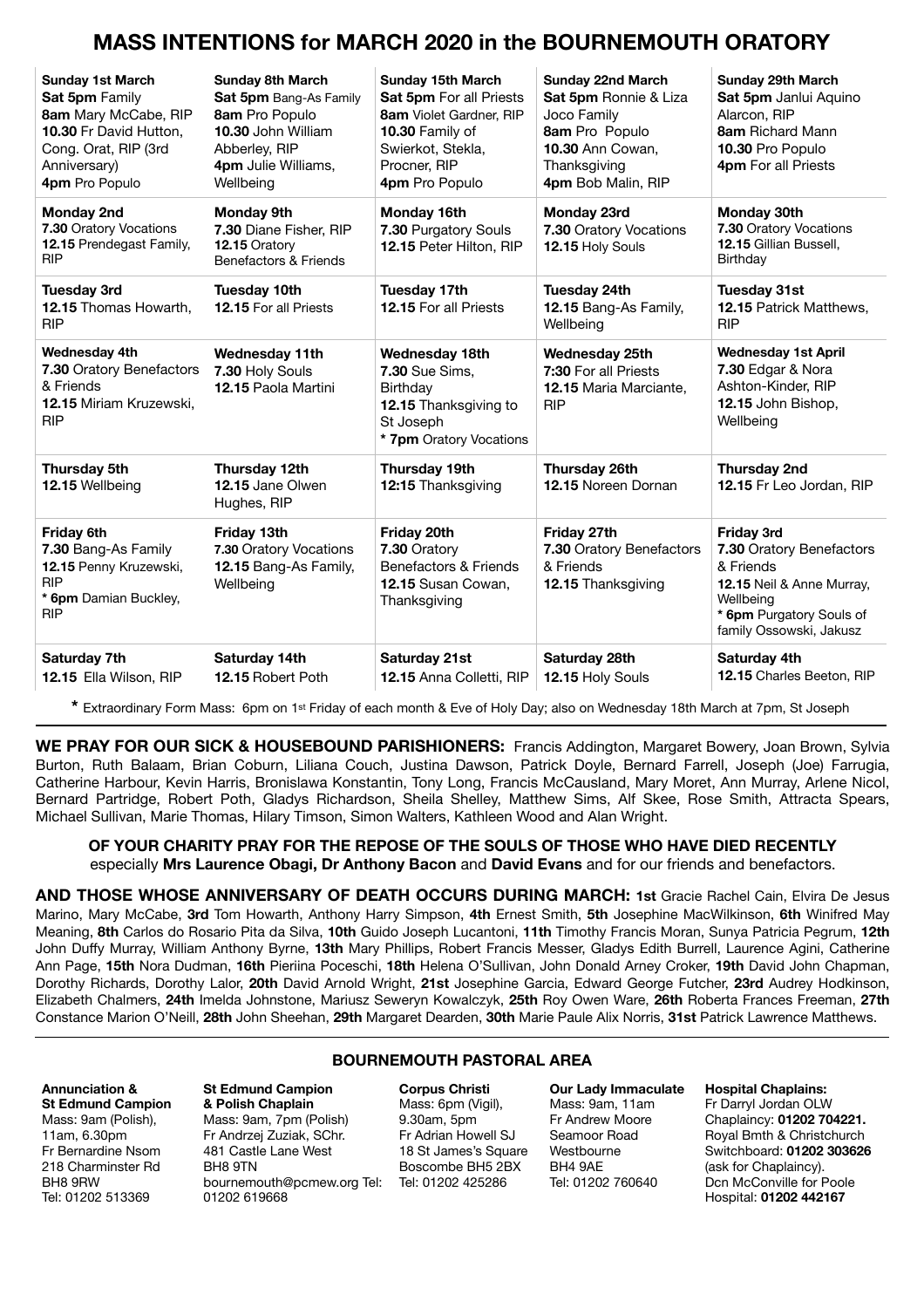### **REDEDICATION OF ENGLAND AS THE DOWRY OF MARY**

The Rededication on 29th March - the Sunday after the Solemnity of the Annunciation - is a both a personal promise of the people of our country, and a renewal of the entrustment vows made by King Richard II in 1381 in Westminster Abbey. King Richard sought the protection of Our Lady in the face of great political turmoil. At this point, England received the title 'Mary's Dowry'; meaning that England was 'set aside' as a gift, a dowry, for Our Lady under her guidance and protection.

On Sunday 29th March at 12noon, the Rededication will take place throughout the country - here at the end of the 10.30am Solemn Mass. As King Richard II gave England as a gift to Our Lady, so we are invited to give ourselves, as the people of this country, to Mary. We respond to this invitation on the day of Rededication in two ways; by making a personal promise (the "Angelus Promise" in which we proclaim our own "Yes" in union with Mary through the words of the Annunciation) and by a communal entrustment (this Act of entrustment of England to the Virgin Mary is a prayer of profoundly historic and spiritual nature, bringing together the prayers of surrender and dedication that have echoed through our history). Our personal promise brings us closer to Mary, the first disciple of Christ. In this we unite in her joy by following her openness to God's call. Our communal entrustment unites us together as the people of our country in prayer, by renewing the vows of dedication made to Mary by our ancestors.

All parishes, schools and Catholic organisations in the country are invited to become a host for this dedication. Each community can prepare for and mark this in their own way. For more information please visit: www.behold2020.com

This Rededication takes place during our "Year of the Word – the God Who Speaks", at the time when we celebrate God's Word becoming Flesh. The link of the Rededication with the Year of the Word has more resources on our Diocesan 'God Who Speaks' website at: [www.godwhospeaks.org](http://www.godwhospeaks.org) or the national site at: [www.cbcew.org.uk](http://www.cbcew.org.uk)

The Bournemouth Oratory Act of ReDedication to Our Lady will take place, on the national day of **29th March, at the end of the Sunday 10.30am Solemn Mass**. A number of Parishioners are already engaged in the 33 day preparation, and material is awaited for our prayerful engagement during this month, with items in the next editions of our Sunday Bulletin. Watch this space.

OUR INTERNATIONAL SATURDAY VIGIL MASS at 5pm continues to provide for the Portuguese Community on the 2nd Saturday of every month (with a Portuguese Chaplain coming from London); and for the Filipino Community of the 3rd Saturday of every month (with one of the Oratory Fathers offering the Mass in English, but with the Readings, Ordinary of the Mass, hymns etc in Tagalog). And now on the 4th Saturday of every month a Priest is coming from London to offer Mass in Spanish for all our Spanish-speaking national communities. Traditional national food and friendship are offered after these national Masses on 2nd, 3rd and 4th Saturdays.

\_\_\_\_\_\_\_\_\_\_\_\_\_\_\_\_\_\_\_\_\_\_\_\_\_\_\_\_\_\_\_\_\_\_\_\_\_\_\_\_\_\_\_\_\_\_\_\_\_\_\_\_\_\_\_\_\_\_\_\_\_\_\_\_\_\_\_\_\_\_\_\_\_\_\_\_\_\_\_\_\_\_\_\_\_\_\_\_\_\_\_\_\_\_\_\_\_\_\_\_\_\_\_\_\_\_\_\_\_\_\_\_\_\_\_\_\_\_\_\_\_\_\_\_\_\_\_\_\_\_\_\_\_\_\_\_\_\_\_\_\_\_\_\_\_\_\_\_\_\_\_\_\_\_\_\_\_\_\_\_\_\_\_\_\_\_\_\_\_\_\_\_\_\_\_\_\_\_\_\_\_\_\_\_\_\_

THE TRADITIONAL LATIN MASS (1962 Extraordinary Form) continues to be offered at the Bournemouth Oratory on the First Friday of every month at 6pm, and also on the eve of Holy Days of Obligation at 6pm. This latter, whenever possible, is a High Mass or *Missa Cantata*. The Extraordinary Form Mass is now offered at St Thomas More, Iford, each Sunday at 5.30pm, and at 5pm on Holy day of Obligation, supplied by one of the Marian Friars of Gosport. The Ordinariate Rite is celebrated at Iford on most days.

MONTHLY MOVIE NIGHTS continue on the First Saturday of every month. Doors open 6pm for prompt 6.30pm start. Tickets are only £5 from the Parish Office, or pay on the door. Drinks and popcorn on sale each evening. This year both the March and April first Saturday fall during Lent - so the screenings are Lenten appropriate.

**Saturday 4th March: "Of Gods and Men"** ties in with the theme of Lent with a very beautiful and touching scene of this community of monks having their last supper together.

**Saturday 4th April: "The Passion of Christ"** on the eve of Palm Sunday and the start of Holy Week.